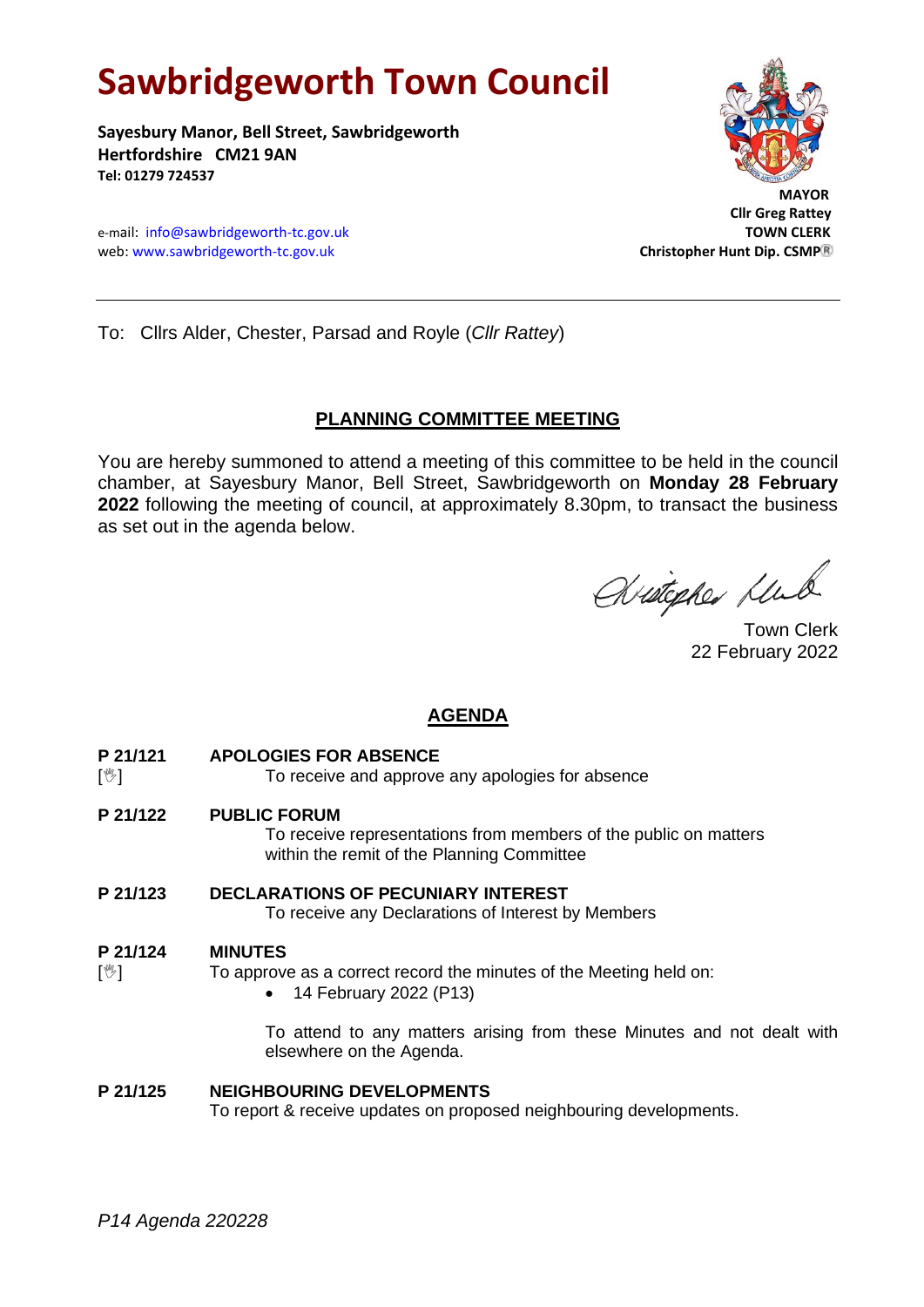#### **P 21/126 PLANNING APPLICATIONS RECEIVED FROM EHDC**

To consider Planning Applications received from EHDC since the last meeting of the Planning Committee.

#### **3/22/0280/FUL Land between 136 and 130 Sheering Mill Lane, CM21 9ND** [Proposed new dwelling](https://publicaccess.eastherts.gov.uk/online-applications/applicationDetails.do?activeTab=documents&keyVal=R6ZWZTGL00T00)

**\_\_\_\_\_\_\_\_\_\_\_\_\_\_\_\_\_\_\_\_\_\_\_\_\_\_\_\_\_\_\_\_\_\_\_\_\_\_\_\_\_\_\_\_\_\_\_\_\_\_\_\_\_\_\_\_\_\_\_\_\_\_\_\_\_\_\_**

#### **3/22/0289/FUL Land off Spellbrook Lane West, CM23 4AY**

[Erection of two detached four bedroom dwellings with detached 3 bay garages, driveways](https://publicaccess.eastherts.gov.uk/online-applications/applicationDetails.do?activeTab=documents&keyVal=R71P5TGLJDY00)  [and landscaping](https://publicaccess.eastherts.gov.uk/online-applications/applicationDetails.do?activeTab=documents&keyVal=R71P5TGLJDY00)

**\_\_\_\_\_\_\_\_\_\_\_\_\_\_\_\_\_\_\_\_\_\_\_\_\_\_\_\_\_\_\_\_\_\_\_\_\_\_\_\_\_\_\_\_\_\_\_\_\_\_\_\_\_\_\_\_\_\_\_\_\_\_\_\_\_\_\_\_\_\_\_\_**

**\_\_\_\_\_\_\_\_\_\_\_\_\_\_\_\_\_\_\_\_\_\_\_\_\_\_\_\_\_\_\_\_\_\_\_\_\_\_\_\_\_\_\_\_\_\_\_\_\_\_\_\_\_\_\_\_\_\_\_\_\_\_\_\_\_\_\_\_\_\_\_\_**

#### **P 21/127 LATE PLANNING APPLICATIONS**

To deal with Planning Applications received from EHDC following the Publication of this Agenda and received before 25 February 2022

#### **P 21/128 PLANNING DECISIONS MADE BY EHDC**

To receive Planning Decisions from EHDC.

#### **3/21/3134/HH Rowney Bois, High Wych Road, CM21 0HH**

First floor front and rear extension to form crown roof with new dormers to the front, rear and both sides. Single storey front and rear infill extensions. Alterations to ground floor fenestration. Demolish part of the stable building

**\_\_\_\_\_\_\_\_\_\_\_\_\_\_\_\_\_\_\_\_\_\_\_\_\_\_\_\_\_\_\_\_\_\_\_\_\_\_\_\_\_\_\_\_\_\_\_\_\_\_\_\_\_\_\_\_\_\_\_\_\_\_\_\_\_\_\_\_\_\_\_\_**

#### *STC Comment:* No objection

*EHDC Decision:* Refused. "The proposed development by reason of its size and scale, cumulatively with the building's previous extensions, would result in a disproportionate addition to the original building and would amount to inappropriate development in the Green Belt. The proposal would also result in further harm by loss of openness. Very special circumstances have not been identified that would clearly outweigh the harm by reason of inappropriateness, and other harm. The proposal would therefore be contrary to Policy GBR1 of the East Herts District Plan 2018 and the National Planning Policy Framework."

**\_\_\_\_\_\_\_\_\_\_\_\_\_\_\_\_\_\_\_\_\_\_\_\_\_\_\_\_\_\_\_\_\_\_\_\_\_\_\_\_\_\_\_\_\_\_\_\_\_\_\_\_\_\_\_\_\_\_\_\_\_\_\_\_\_\_\_\_\_\_\_\_**

#### **3/22/0096/VAR 84 High Wych Road, CM21 0HQ**

Removal of conservatory, rear projection, side projection and integrated carport. Construction of single storey rear extension, detached timber-framed carport, alteration and extension of rear first floor external wall with new flat roof and sash window. Variation of conditions 2 (approved plans) and 3 (external materials of construction) of planning permission: 3/21/2147/HH – Exchange the external materials of the single storey rear extension from a pre-weathered zinc finish to a brick-masonry finish.

**\_\_\_\_\_\_\_\_\_\_\_\_\_\_\_\_\_\_\_\_\_\_\_\_\_\_\_\_\_\_\_\_\_\_\_\_\_\_\_\_\_\_\_\_\_\_\_\_\_\_\_\_\_\_\_\_\_\_\_\_\_\_\_\_\_\_\_\_\_\_\_\_**

### *STC Comment:* No objection

*EHDC Decision:* Granted

#### **P 21/129 PLANNING APPEALS**

To receive notification from EHDC of Planning Appeals

Plans are no longer available in the Council Office for inspection. They are available on-line on the East Herts District Council web-site.

Members of the public and press are cordially invited to attend all meetings of the Council and its committees.